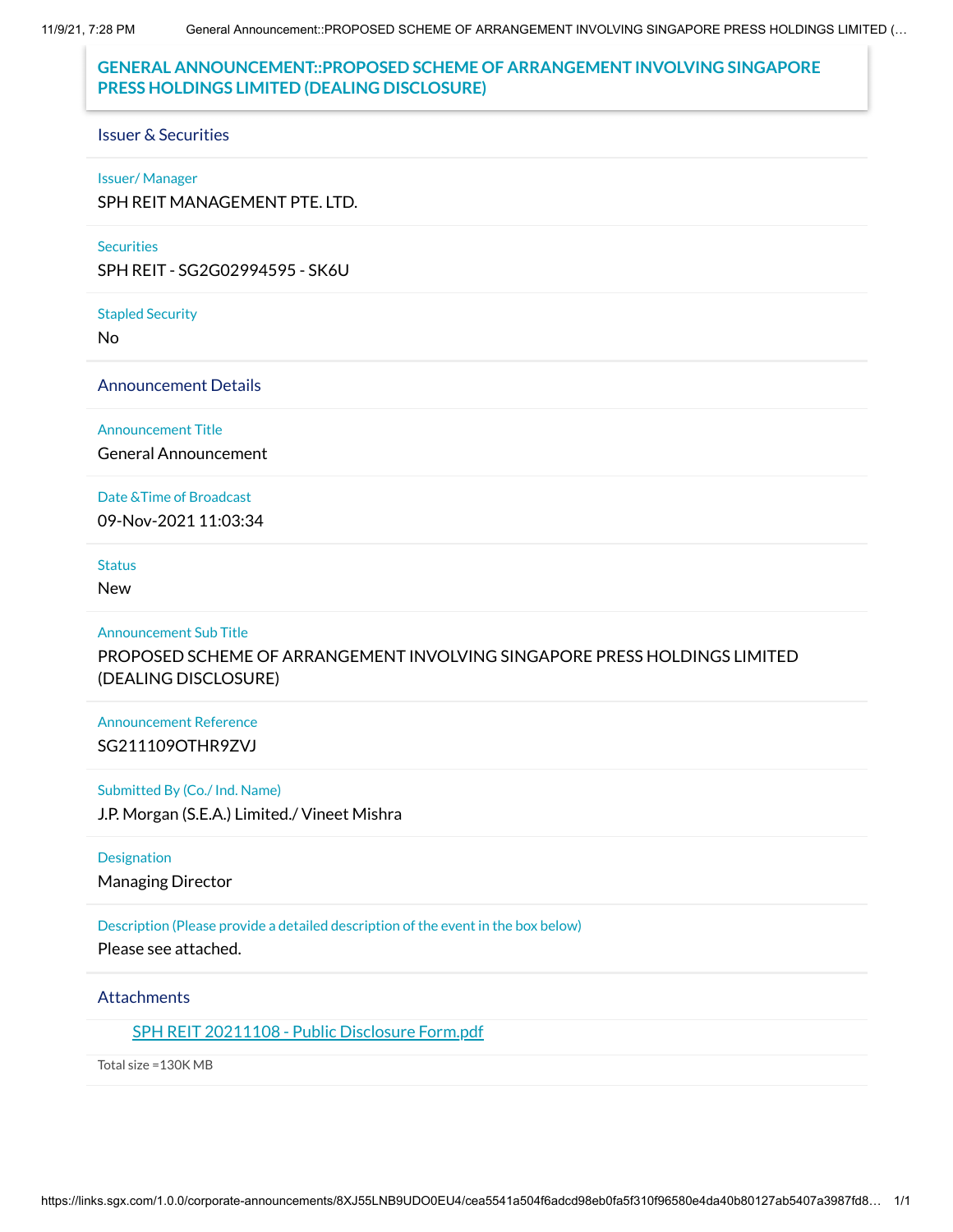## **PROPOSED ACQUISITION OF SINGAPORE PRESS HOLDINGS BY WAY OF A SCHEME OF ARRANGEMENT**

## **DEALINGS DISCLOSURE**

## **1. INTRODUCTION**

J. P. Morgan (S.E.A.) Limited ("**JPMSEAL**") refers to the proposed scheme of arrangement (the "**Scheme**") to be undertaken by Singapore Press Holdings Limited (the "**Company**") and Keppel Pegasus Pte. Ltd. (the "**Offeror**") (which is a wholly-owned subsidiary of Keppel Corporation Limited ("**KCL**")) pursuant to Section 210 of the Companies Act, Chapter 50 of Singapore, involving, inter alia, (i) the distribution of units in SPH REIT held by the Company to the shareholders of the Company on a pro-rata basis and (ii) the Offeror acquiring the entire share capital of the Company (other than those already owned, controlled or agreed to be acquired by the Offeror and its concert parties), the consideration for which include units in Keppel REIT, which was announced on 2 August 2021 (the "**Joint Announcement**").

As stated in the Joint Announcement, JPMSEAL is the financial adviser to the Offeror in respect of the Scheme.

All capitalised terms used and not defined herein shall have the same meanings given to them in the Joint Announcement.

## **2. DISCLOSURE OF DEALINGS**

Pursuant to Rule 12.1 of the Singapore Code on Take-overs and Mergers (the "**Code**") and the Practice Statement on the Exemption of Connected Fund Managers and Principal Traders under the Code, JPMSEAL wishes to announce the dealings by its associates in the relevant securities of SPH REIT on **8 November 2021**, details of which are set out in the Schedule hereto.

Issued by **J.P. Morgan (S.E.A.) Limited** 

9 November 2021 Singapore